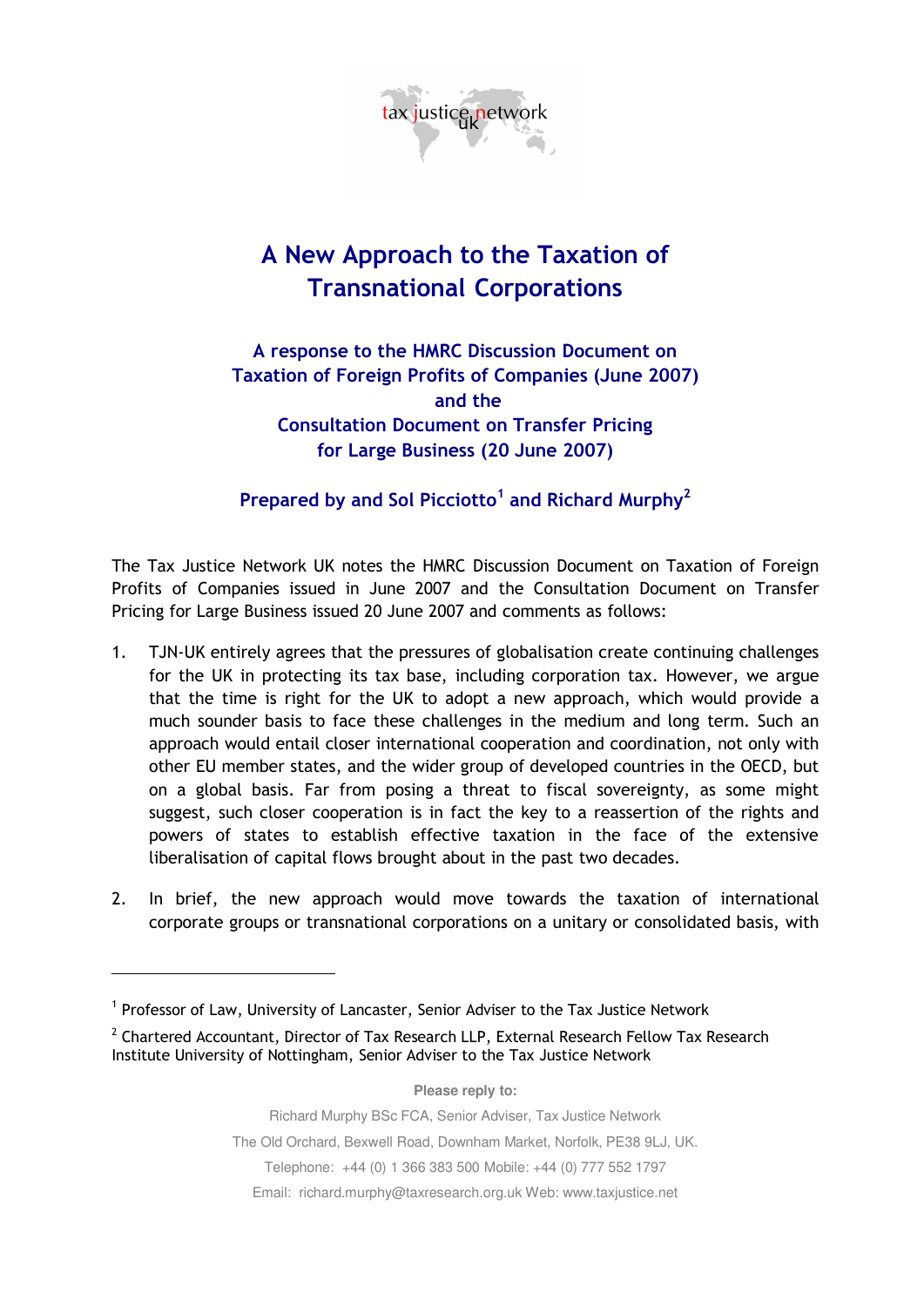an allocation of the tax base based on formula apportionment. This approach will be outlined below. It has long been well known to international tax specialists, but the arguments in its favour have now become overwhelming, with the extent of globalisation due to financial liberalisation, and deep international integration of global business networks.

The approach is particularly well-known in the USA, where it has long been used in relation to state corporate income taxes. Proposals have recently been put forward by international tax experts linked with the Democratic Party for the US to adopt this approach for federal taxation of international corporate income.<sup>3</sup>

The European Commission has been carrying out considerable technical and consultative preparatory work for the adoption of a Common Consolidated Corporate Tax Base (CCCTB) within the EU. The time seems right for the UK government to put its full weight behind these efforts, which could be broadened out into an international initiative.

3. There are good reasons for requiring a transnational corporation to account separately for its activities in each location in which it operates, for taxation as well as other purposes.<sup>4</sup> The question is on what basis this should be done. The system which has developed historically, originating in the 1930s, relies on treating each national operation as if it were a separate entity from the rest of the global corporate group, and requiring internal transactions within the group to be priced as if the separate entities were unrelated. This flies in the face of both business reality and economic analysis. In practice, transnational corporations run their operations in a globally integrated manner, indeed, their reason for existence is that they gain competitive advantages from the synergies and the economies of scale and scope derived from combining operations sited in optimal locations.

As a result the separate entity approach to taxation creates a multitude of problems. Allocating costs and profits to locations creates an incentive for corporations to exploit avoidance opportunities by organising their corporate asset-ownership and financial structures, as well as their internal pricing, so that they can declare income in low tax areas and costs in high tax areas. It is likely that the opportunities for tax minimisation and the extent to which companies take advantage of them vary widely. Data in the recent report of the National Audit Office indicated that the 700 largest firms account for only a little over half of the total corporation tax receipts, but 67% of this in 2005-6 came from 50 firms in 3 main sectors, while 220 paid no UK tax at all and a further 210 paid under £10m.

<u>.</u>

<sup>&</sup>lt;sup>3</sup> Clausing & Avi-Yonah, 2007, http://papers.ssrn.com/sol3/papers.cfm?abstract\_id=995202 accessed 10-9-07

<sup>&</sup>lt;sup>4</sup> See http://www.taxresearch.org.uk/Documents/CountrybyCountryReporting.pdf accessed 30-8-07. Tax is only one of the ten reasons offered.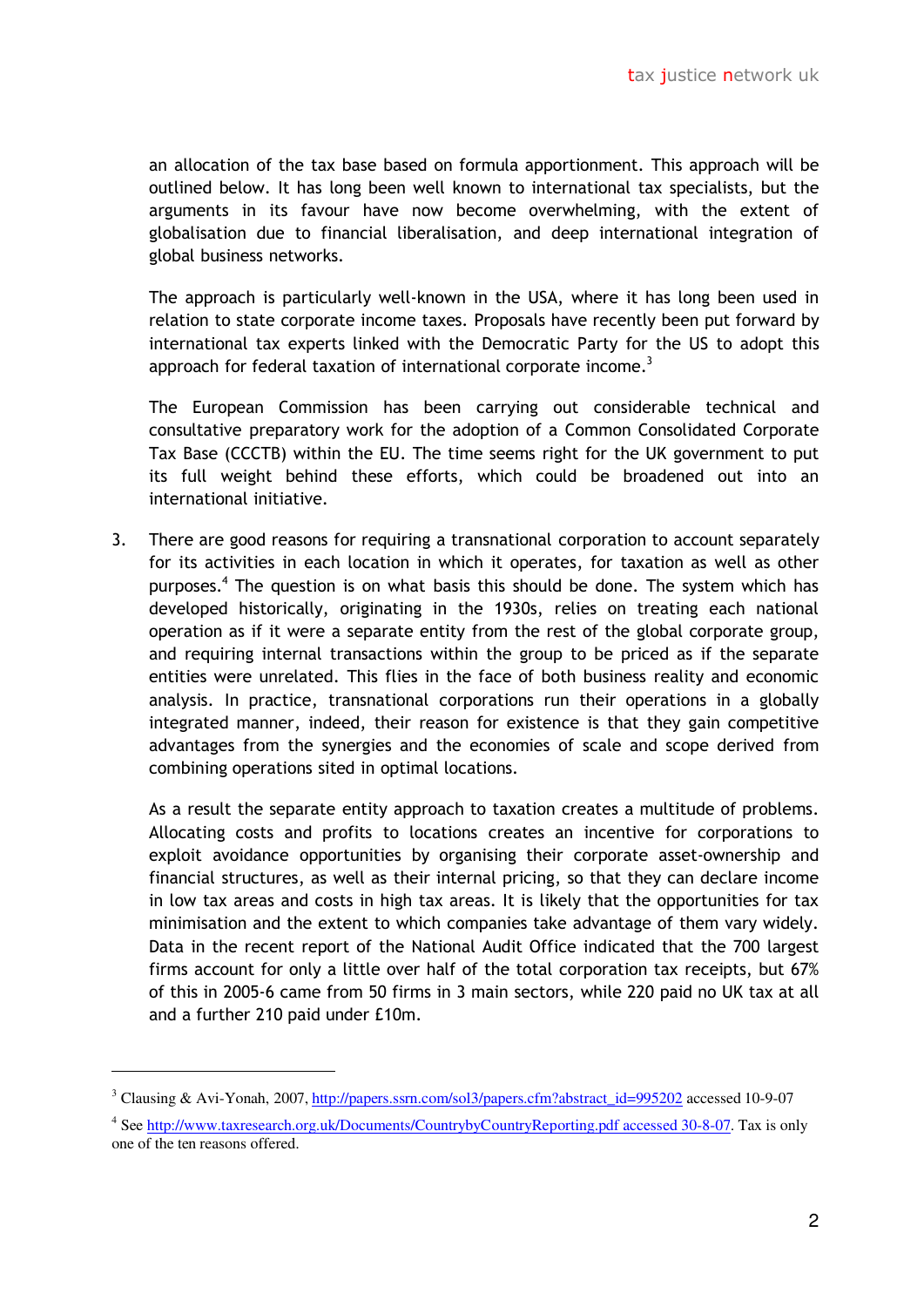A multitude of anti-avoidance measures are needed to counter the resulting abuse including those measures dealing with transfer pricing and controlled foreign companies which are the main focus of the current consultations. Indeed, a tacit acceptance of the failed effectiveness of these measures seems to be the reason for the current consultation process. These measures have become inordinately and increasingly complex. This is largely because the foundations on which they are based are unsound. It was always likely to be difficult to treat integrated firms as if they were a collection of independent entities, and this was indeed recognised by tax specialists in the 1930s, but at that time no better solution was considered politically possible. The rapid growth of transnational corporations in the past few decades, and the even more sophisticated business networks facilitated by the recent phase of globalisation has made it imperative to embark decisively on a new approach.

4. The alternative measures proposed in the consultation documents do not tackle the underlying issues that give rise to these problems. Hence, we believe them to be an inadequate solution to the problem of taxing transnational corporations in the UK. We believe this to be the case whether the issue is considered from the perspective of the UK Treasury with regard to total tax collection, HM Revenue & Customs who have to deal with the compliance aspects of this matter or from the perspective of the companies themselves. The current proposals embrace a continuation of the present system that provides no clear principles for defining and allocating the tax base of internationally-integrated firms, but relies instead on applying detailed transactionbased rules. Since these are based on a fundamentally flawed business and economic logic, they frequently entail arbitrary and contestable judgements.

The result is an undermining of the trust based on an acceptance of shared principles and understandings which HMRC has placed at the forefront of its compliance strategy. A major advantage of the new approach that we propose would be to provide a much improved basis for building this trust. This may not come easily at first, as the culture of exploiting the avoidance opportunities offered by complexity is deeply ingrained in some firms and advisers, and there is evidence that this is more so in the UK than in a number of other European countries. However, as a number of tax specialists have suggested, a sound foundation of principles backed up by subsidiary regulations provides a much better basis for building the trust on which effective compliance must be based. Reducing complexity also offers considerable opportunities for reduced compliance costs, for both firms and HMRC. Because the unitary approach is already well documented it is both inappropriate and unnecessary for us to put forward a detailed proposal here. We do, however, address some issues of importance in the following paragraphs.

5. A unitary approach would side-step the problems identified in both the consultation papers. The paper on Taxation of Foreign Profits proposes a further refinement of the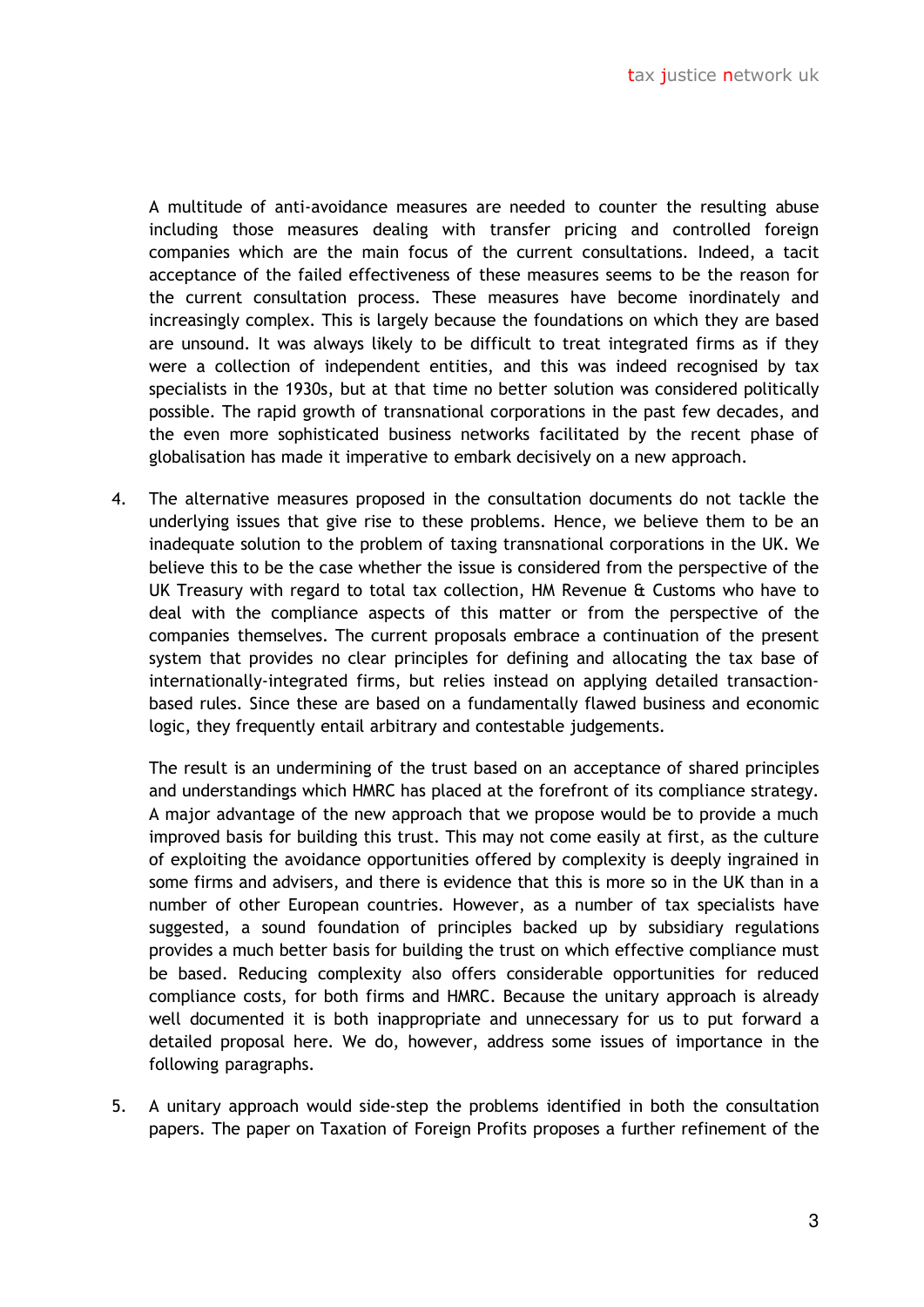CFC regime, to try once again to distinguish between `active' and `passive' income. We believe that it has become increasingly clear in a globalised world that this distinction is impossible to make on the basis of an a priori definition. It is much better dealt with by a formula allocation, provided the formula is based on factors which measure real economic activities, i.e. number of people employed, value of physical assets, value of end-customer sales. The issue of transfer pricing simply becomes irrelevant under a unitary approach, since sales to related parties are just factored out.

- 6. The new approach would require careful consideration of the appropriate allocation formula. This would not be easy to resolve, since much is stake. However, we believe that these issues should be faced and resolved openly, rather than shrouding them in a fog of technical detail, imprecision and uncertainty, as under the present system. We also consider that solutions would be facilitated because the approach offers win-win opportunities. Both firms and tax authorities would benefit from reduced compliance costs. This would be especially helpful for developing countries, which do not have the resources to operate complex anti-avoidance rules. Greater effectiveness would mean higher revenues, which would provide the opportunity to reduce marginal corporate tax rates.
- 7. We will make only a few comments here on the formula issue. It is our belief that a simple formula, such as that proposed by Clausing and Avi-Yonah in the US recently using only sales, would be inappropriate. We suggest that multi-facetted formulas would be preferable. A multi-factor formula would more satisfactorily relate profit to the underlying activities that give rise to its generation. In addition, the broader the formula base the harder it will be to distort profit allocation on the basis of formula abuse, so reducing the opportunities for tax avoidance.

The so called Massachusetts formula<sup>5</sup> affords equal weight to third party sales, labour cost and fixed tangible capital, and this formula is now commonplace in the USA. Internationally there are good reasons to develop this formula to ensure fairness between countries at different stages of economic development. Countries with low labour costs would obviously prefer the labour factor to be based on headcount rather than payroll. If a headcount basis were used, it could be counter-balanced by the sales and assets factors in the formula, which would favour richer countries. Alternatively, two labour formulas could be used, one based on labour cost and one on head count, each comprising one sixth of the total weighting. The opportunities for trade-offs in a multi-factor formula would provide a good basis for a successful negotiation.

-

<sup>&</sup>lt;sup>5</sup> See Formulary Apportionment and Group Taxation In the European Union: Insights From the United States and Canada Working paper n° 8/2005 EUROPEAN COMMISSION page 11, http://ec.europa.eu/taxation\_customs/resources/documents/taxation/gen\_info/economic\_analysis/tax\_papers/2004 \_2073\_EN\_web\_final\_version.pdf accessed 10-9-07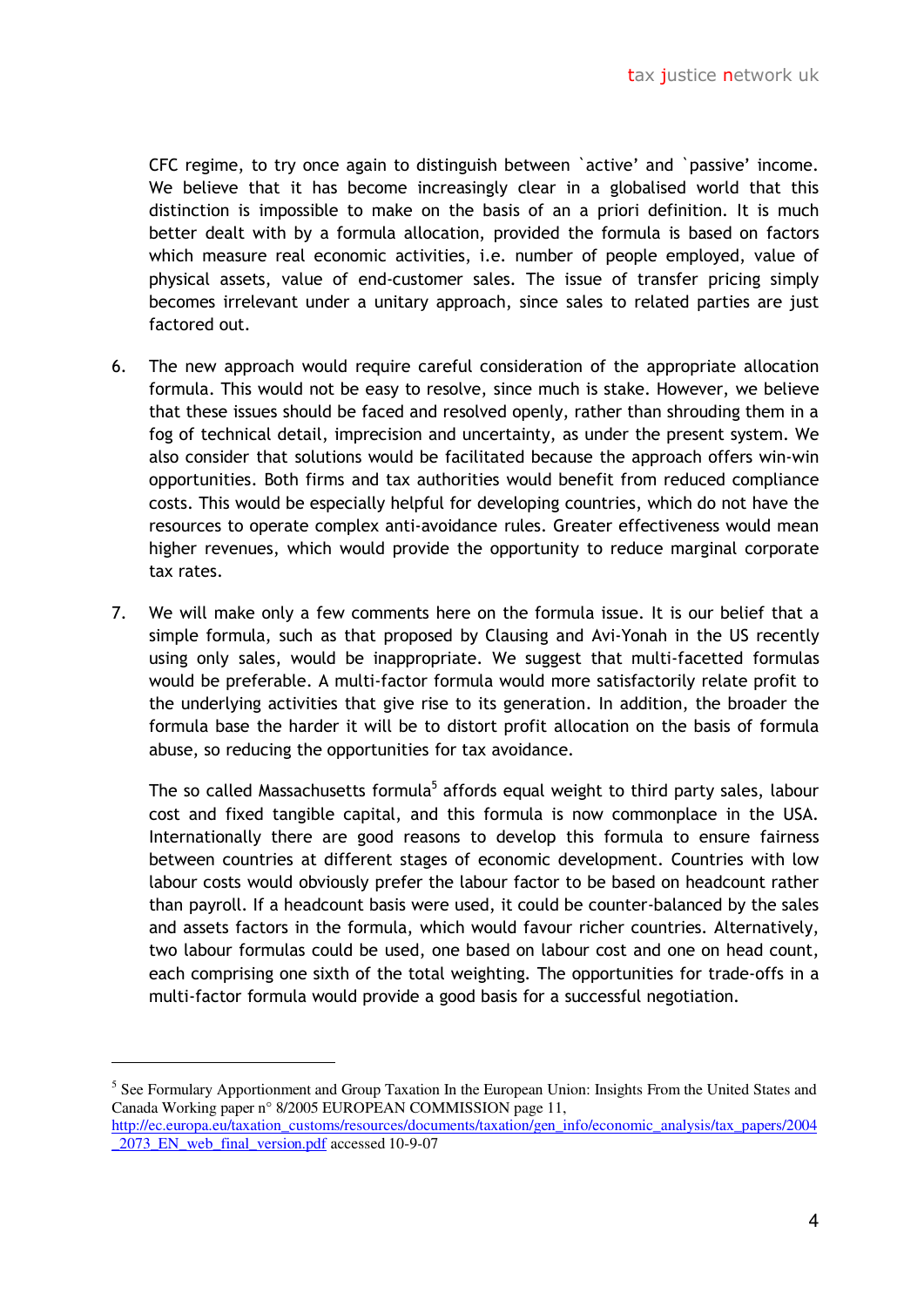Special consideration may have to be given to the treatment of internal transfers within vertically-integrated firms, such as those in extractive industries. It may be appropriate to split the sales formula so that part was allocated on the basis of intragroup revenues less intra-group costs to ensure income is correctly allocated in industries where sale for onward processing usually takes place on an intra-group basis or the country of extraction would receive little profits based taxation from this activity.

The formula for third party sales would also have to be based on the point of destination of the sale or the incentive to relocate sales to low tax areas would be too great. Anti-avoidance mechanisms to prevent collusion between buyer and seller to achieve the same aim would also be necessary.

These points also demonstrate that a unitary approach would not be without its own difficulties. We do however believe that it is likely that the resulting profit allocations will be:

- a. less arbitrary;
- b. more economically justifiable;
- c. easier to calculate;
- d. less prone to abuse, and
- e. easier to audit

than existing arrangements based on transfer pricing and controlled foreign company rules.

8. A unitary approach can in principle be adopted by a single state, although it would be desirable for there to be broad international agreement on at least the general principles of definition of the tax base, and especially on the allocation formula.

The work done by the European Commission on the CCCTB, mentioned above, already provides a good basis for the tax base definition.

The question of the formula should obviously be approached through international forums. These exist and their work would be encouraged by the widespread adoption of a unitary basis of taxation.

Whilst the European Commission has, correctly in our opinion, suggested that the CCCTB should not be linked to the existence of International Financial Reporting Standards issued by the International Accounting Standards Board the existence of a convergence agenda in international accounting clearly assists the adoption of a unitary basis to taxation, and is to be encouraged for that reason.